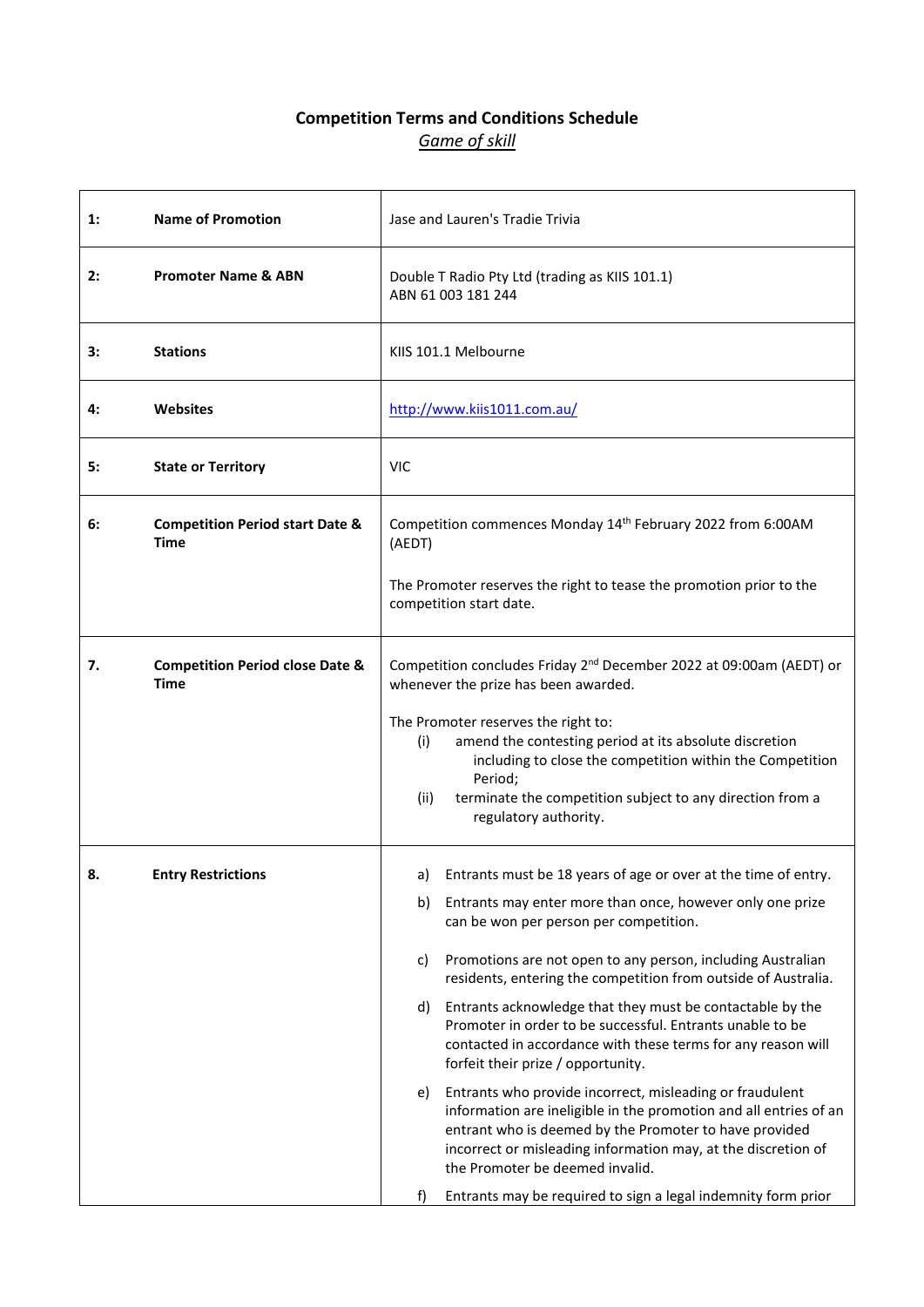|    |              |     | to accepting any prizes.                                                                                                                                                                                                                                                                                               |
|----|--------------|-----|------------------------------------------------------------------------------------------------------------------------------------------------------------------------------------------------------------------------------------------------------------------------------------------------------------------------|
|    |              | g)  | Entrants must provide a nominated valid Australian bank<br>account as requested by the Promoter, in the event that the<br>entrant is a winner.                                                                                                                                                                         |
|    |              | h)  | Entrants must be a resident in VIC.                                                                                                                                                                                                                                                                                    |
| 9. | How to enter |     | Phone entry for on-air quiz/secret sound:                                                                                                                                                                                                                                                                              |
|    |              |     | At various times during the Competition Period (and in some cases prior<br>to the competition start date):                                                                                                                                                                                                             |
|    |              |     | (a) The Promoter will solicit on 13 1065 for callers to participate in<br>Jase and Lauren's Tradie Trivia during a specified time period.<br>Listeners may also be invited via Station on-air commercials;<br>announcer solicits or via social media to take part in the<br>competition.                               |
|    |              |     | (b) Entrants who successfully call 13 1065 and are selected by the<br>Promoter (in its absolute discretion) and meet the entry<br>restrictions will receive the opportunity to contest in the<br>activity.                                                                                                             |
|    |              | (C) | The Promoter will select the callers at its discretion.                                                                                                                                                                                                                                                                |
|    |              |     | (d) If the Promoter is unable to contact eligible Contestants within<br>the time period specified, they will forfeit their entry which will<br>be replaced by another chosen entrant.                                                                                                                                  |
|    |              |     | (e) Entrants may be required to go through an eligibility checklist<br>off air (at the absolute discretion of the Promoter) as noted in<br>the entry restrictions. If the entrant who successfully calls does<br>not meet the eligibility requirements they will not go through<br>to Jase and Lauren's Tradie Trivia. |
|    |              |     | (f) Entrants may only submit their answers/guesses on air.<br>Answers/Guesses submitted in any other way will be deemed<br>invalid, as determined by the Promoter in the Promoter's<br>absolute and sole discretion.                                                                                                   |
|    |              |     | (g) At any time during contesting the announcer(s) may give the<br>entrant additional challenges or bribes. Examples including, but<br>not limited to: A bonus round/double or nothing.                                                                                                                                |
|    |              |     | (h) Rules will be stipulated on air by the Promoter, at its absolute<br>discretion.                                                                                                                                                                                                                                    |
|    |              | (i) | A prize is not guaranteed if the contestant does not answer the<br>questions correctly.                                                                                                                                                                                                                                |
|    |              | (j) | The Promoter's decision is final and no correspondence will be<br>entered into.                                                                                                                                                                                                                                        |
|    |              |     | (k) The Promoter reserves the right in its absolute discretion to<br>refrain from broadcasting any call.                                                                                                                                                                                                               |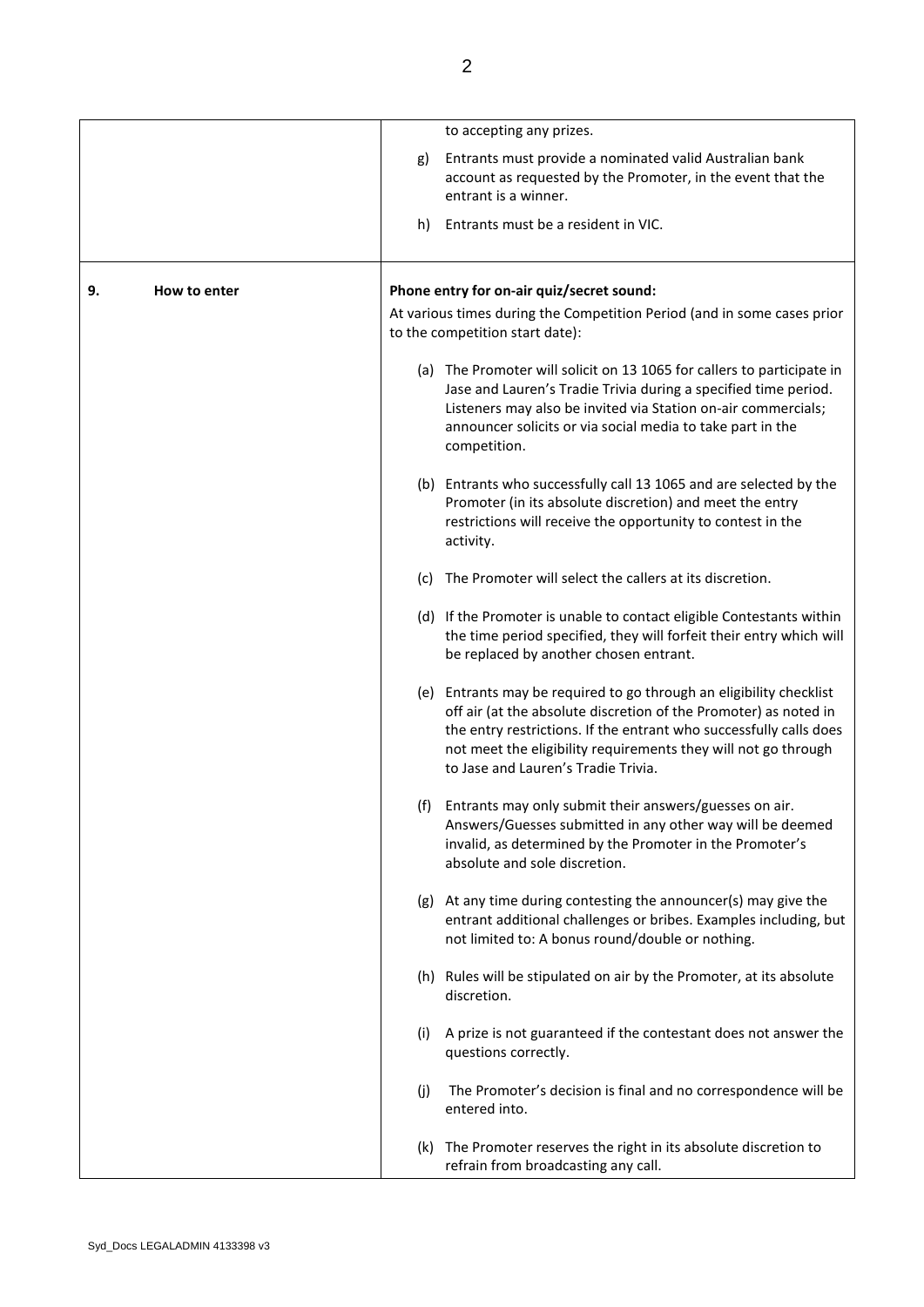| 10. | <b>Limitation on entries</b> | Entrants can enter as many times as they like during the Competition<br>Period however, once an entrant has been selected and guessed with<br>the Promoter on-air, they may not enter again.                                                                                                                                                                        |
|-----|------------------------------|---------------------------------------------------------------------------------------------------------------------------------------------------------------------------------------------------------------------------------------------------------------------------------------------------------------------------------------------------------------------|
| 11. | <b>Challenge Details</b>     | Each day, of the active contesting period, two contestants will<br>A)<br>be selected to take place in the challenge. One contestant will<br>have a professional trade background as determined by the<br>Promoter.                                                                                                                                                  |
|     |                              | Each contestant will be asked 5 general knowledge questions<br>B)<br>(as chosen with the Promoters discretion) and each contestant<br>will have the goal of reaching three (3) correct answers first to<br>be determined the winner.                                                                                                                                |
|     |                              | If the contestants both answer the three questions correctly,<br>C)<br>then the Promotor will ask one tie breaker question valid for<br>both contestants and the contestant that buzzes their<br>stipulated call sign the quickest, as determined by the<br>Promotor at their absolute discretion, and answers the<br>question correctly will be deemed the winner. |
|     |                              | D) Contestants must answer the question up to 10 seconds after<br>they have buzzed their stipulated call sign or whenever the<br>Promotor deems the time is up. This timer is at the absolute<br>discretion of the Promotor.                                                                                                                                        |
|     |                              | Explicit language or any inappropriate criteria (such as sexual<br>E)<br>references or derogatory terms) as decided by the Promoter<br>will result in an instant disqualification from the competition<br>and will not be allowed to re-enter.                                                                                                                      |
|     |                              | Should a contestant be disqualified the Promoter may decide<br>F)<br>to replace with another contestant from the existing entries<br>and will be invited to compete in the challenge in place of the<br>disqualified contestant.                                                                                                                                    |
|     |                              | G) Contestants will be required to adhere to competition rules<br>and regulations as specified by the Promoter prior to the<br>challenge commencement. Rules may or may not be stipulated<br>on air by the Promoter, at their absolute discretion.                                                                                                                  |
|     |                              | The Promoter, at their absolute discretion, reserves the right to<br>H)<br>introduce additional challenges and/or vary up the rules, as<br>stipulated on air. For example, at any time during the challenge<br>the announcer may give the entrant additional challenges or<br>bribes. Examples including, but not limited to: A bonus<br>round/double or nothing.   |
|     |                              | Should the challenger refuse, or fail to satisfactorily complete<br>$\vert$<br>the challenge within the time specified, they will forgo any<br>prize and the Station will not be required to conduct the<br>challenge again.                                                                                                                                        |
|     |                              | The Promoter's decision is final and no correspondence will be<br>J)<br>entered into.                                                                                                                                                                                                                                                                               |
| 12. | <b>Judging Criteria</b>      | N/A                                                                                                                                                                                                                                                                                                                                                                 |
| 13: | <b>Prize Details</b>         | There are up to two hundred and ten (210) prizes to be won for up to<br>two hundred and ten (210) winners.                                                                                                                                                                                                                                                          |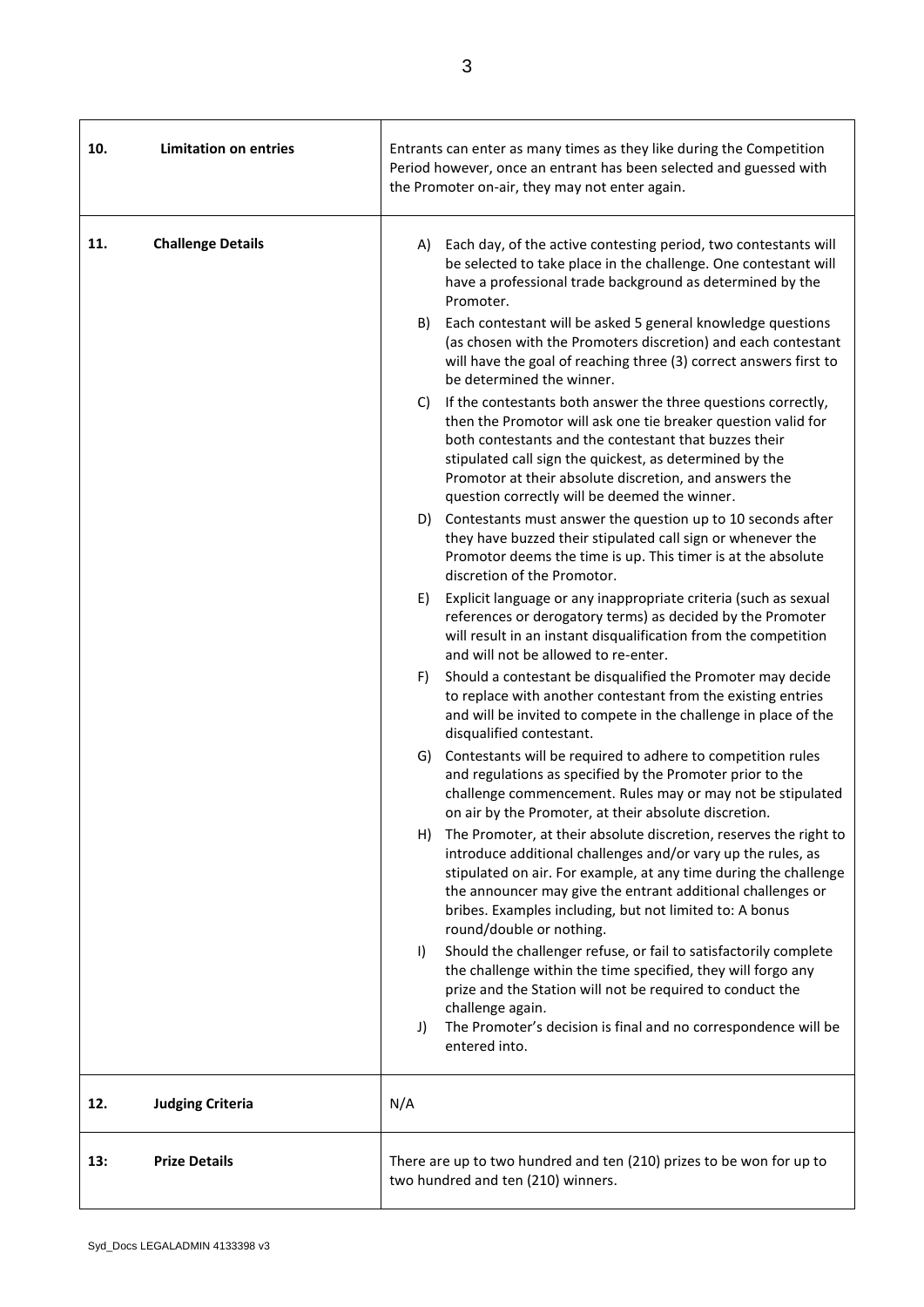|     |                                 | Major Prize: \$100.00 Cash                                                                                                                                                                                                                                                                                                  |
|-----|---------------------------------|-----------------------------------------------------------------------------------------------------------------------------------------------------------------------------------------------------------------------------------------------------------------------------------------------------------------------------|
|     |                                 | The Promoter reserves the right to award discretionary "bonus Prizes"<br>for a selected contesting segment. Bonus prizes apply to one particular<br>contesting segment only and are awarded in the Promoter's absolute<br>discretion. Bonus prizing may include but is not limited to vouchers,<br>cash and equipment.      |
|     |                                 | The Promoter reserves the right to award consolation or random prizes<br>to entrants at any point throughout the promotion, in its absolute<br>discretion.                                                                                                                                                                  |
|     |                                 | If an Entrant is deemed a winner, they will receive one (1) prize only.                                                                                                                                                                                                                                                     |
|     |                                 | Prizes awarded are subject to availability and are at the complete<br>discretion of the Promoter.                                                                                                                                                                                                                           |
|     |                                 | All prizes are non-transferable. Any prize that is found to be for sale or<br>on-sold will be cancelled and will not be reissued.                                                                                                                                                                                           |
|     |                                 | No refund or exchange will be given for any prize.                                                                                                                                                                                                                                                                          |
| 14: | <b>Total Prize Value</b>        | Up to AUD \$21,000 excl GST                                                                                                                                                                                                                                                                                                 |
| 15: | <b>Winner Notification</b>      | The prize winner will be notified on-air if they have been successful in<br>winning a prize. The prize winner will then be kept on the telephone or<br>contacted after winning via phone or email to organise the prize.                                                                                                    |
|     |                                 | If an entrant is unsuccessful in obtaining a prize, they will be notified on-<br>air and there will be no follow up from the Promoter.                                                                                                                                                                                      |
| 16: | <b>Prize Claim and Delivery</b> | Prizes must be claimed within 3 months of winning.                                                                                                                                                                                                                                                                          |
|     |                                 | Winners may be required to prove their identity and show evidence as<br>documented on their birth certificate, driver's licence or passport<br>before any prize is rewarded.                                                                                                                                                |
|     |                                 | Winners may also be required to provide any documentation which the<br>Promoter and/or the Promoter's insurer reasonably requests for the<br>purposes of prize redemption.                                                                                                                                                  |
|     |                                 | Any unclaimed prizes will be forfeited.                                                                                                                                                                                                                                                                                     |
|     |                                 | Where the prize is a voucher or tickets:                                                                                                                                                                                                                                                                                    |
|     |                                 | Mail or Email - The prize/s may be provided to the prize<br>winner/s by the prize provider and can be delivered to the<br>winners residential address via mail or delivered via email                                                                                                                                       |
|     |                                 | Where the prize is money                                                                                                                                                                                                                                                                                                    |
|     |                                 | Bank Transfer - The prize will be transferred to the winner's<br>nominated bank account via electronic funds transfer (or to the<br>nominated bank account of the winner's parent/guardian if the<br>winner is under 18 years of age). This may take up to 4 weeks<br>to show up in the winning contestant's nominated bank |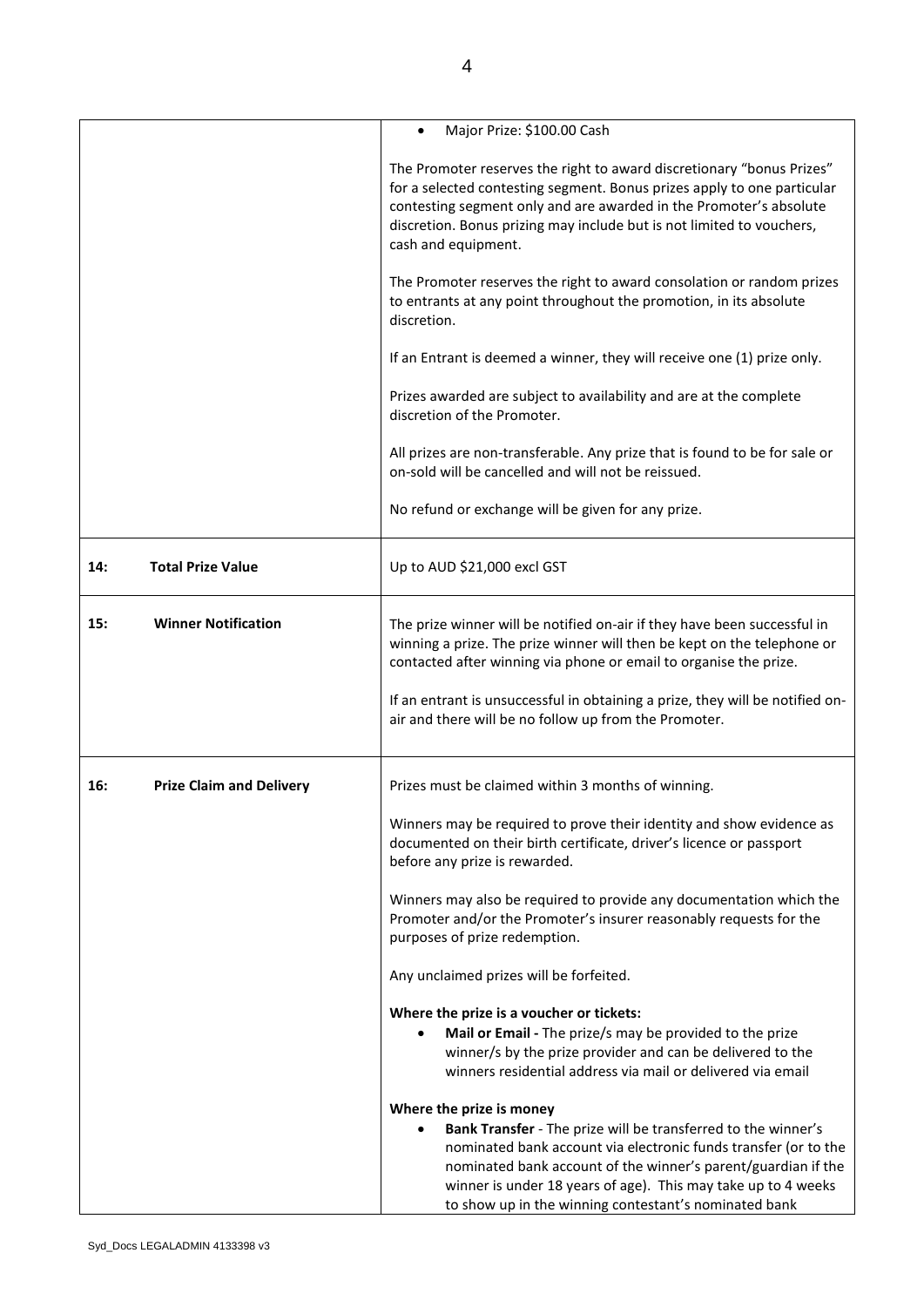|                                                                   | account.                                                                                                                                                                                                                                                                                                                                                                             |
|-------------------------------------------------------------------|--------------------------------------------------------------------------------------------------------------------------------------------------------------------------------------------------------------------------------------------------------------------------------------------------------------------------------------------------------------------------------------|
|                                                                   |                                                                                                                                                                                                                                                                                                                                                                                      |
| <b>Prize Claim Date and Time</b><br>17.<br>& Unclaimed Prize Draw | <b>Prize Claim</b><br>Unless otherwise specified by The Promoter prize/s must be claimed<br>within 3 months from the date of the contest and win.                                                                                                                                                                                                                                    |
|                                                                   | If the winner does not claim their prize(s) within a three-month period,<br>they will forfeit their prize.                                                                                                                                                                                                                                                                           |
|                                                                   | The Promoter will not be liable for prizes that are damaged or lost in the<br>mail or not delivered to the winner due to external circumstances<br>outside of the Promoter's control. No compensation or replacement<br>prizes will be offered.                                                                                                                                      |
| <b>Special conditions</b><br>18.                                  | General<br>The Promoter's decision is final and no correspondence will be entered<br>into regarding the award of any prize or the pronouncement of a winner<br>or winners (as applicable).                                                                                                                                                                                           |
|                                                                   | Prizes awarded are subject to availability and are at the complete<br>discretion of the Promoter.                                                                                                                                                                                                                                                                                    |
|                                                                   | Should any elements of the prize be changed, moved, cancelled or not<br>available for any unforeseen reason or for reasons outside of the<br>Promoter's control (including for example COVID-19), the Promoter<br>takes no responsibility and the Prize Winners will not be compensated.                                                                                             |
|                                                                   | Prior to acceptance of any prize, the Promoter may require the winner<br>to sign documents including a prize acceptance form, consent to<br>broadcast (such as an image or footage release), liability or publicity<br>waiver or indemnity form. Any winner that fails to sign any required<br>documentation as requested by the Promoter may be disqualified from<br>the promotion. |
|                                                                   | It may also be a condition of being a prize winner that winners be<br>available for on-air interviews and/or in-studio and/or on location<br>interviews, photos or videos as part of redeeming a prize.                                                                                                                                                                              |
|                                                                   | Should there be any technical malfunctions for any reason, the<br>Promoter has the option to extend the time period for giveaways<br>and/or change the specified day. The Promoter will then stipulate on air<br>the new end time of the competition. Where applicable, contestants<br>may at the absolute discretion of the Promoter be awarded the prize off<br>air.               |
|                                                                   | <b>Information collected</b><br>The Entrant acknowledges and agrees that their personal information<br>will be collected for the purpose of administering the competition and<br>arranging for the prize to be provided to the winning Entrants, and<br>otherwise in accordance with the Promoter's privacy statement at<br>http://www.arn.com.au/about-us/privacy-policy/.          |
|                                                                   | <b>Contesting dates</b><br>Contesting dates for prize giveaways is at the absolute discretion of the                                                                                                                                                                                                                                                                                 |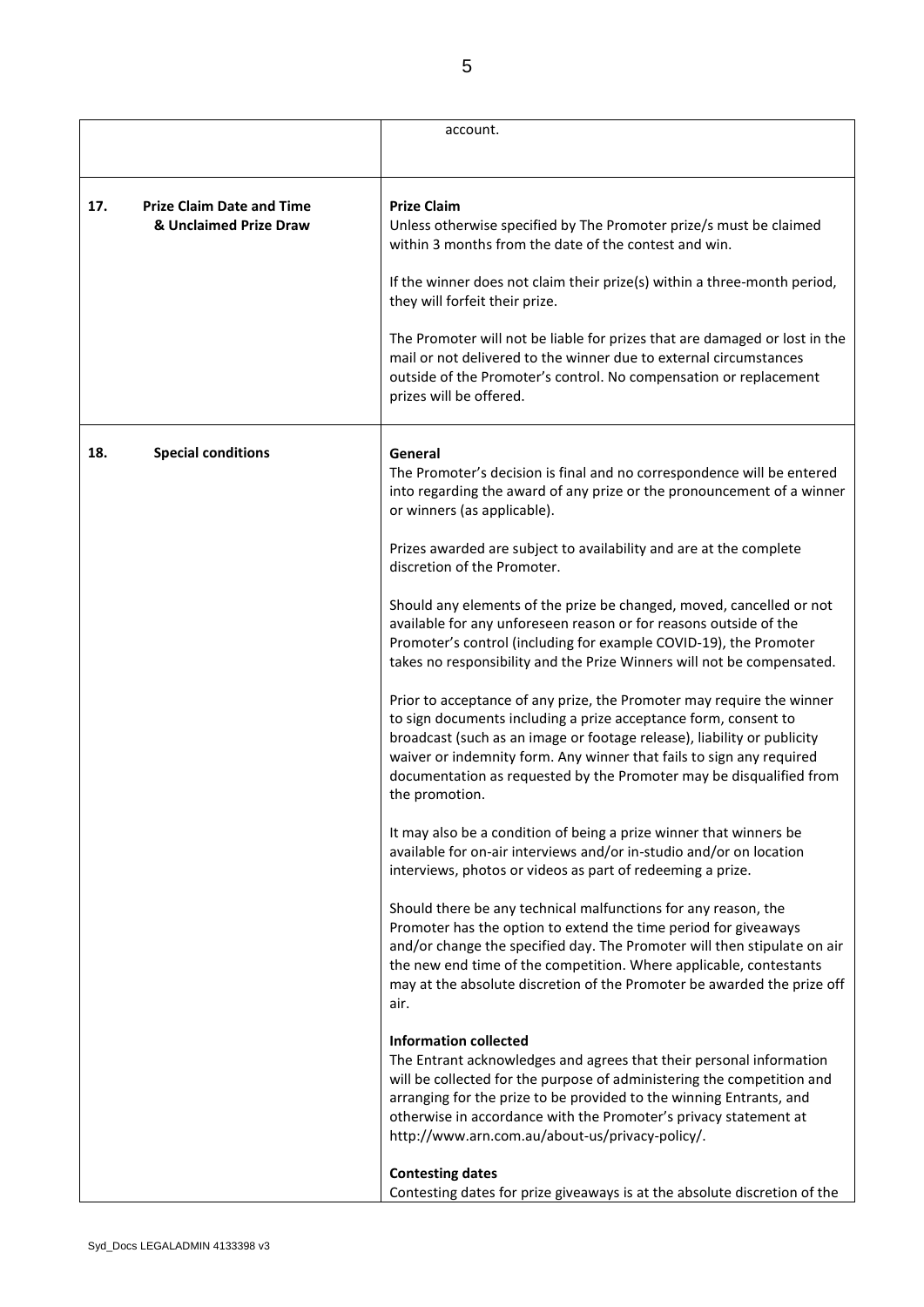| Promoter. Should for any reason the contesting dates need to change<br>(for example, due to talent being unavailable, technical difficulties with<br>the phones or other equipment, and/or any changes to prize<br>availability) the Promoter will communicate the date change on air,<br>online and/or on social. The Promoter also has the option to extend the<br>existing contesting day should it be required for any reason.                                                                                                                                                                                                                                                                                                                              |
|-----------------------------------------------------------------------------------------------------------------------------------------------------------------------------------------------------------------------------------------------------------------------------------------------------------------------------------------------------------------------------------------------------------------------------------------------------------------------------------------------------------------------------------------------------------------------------------------------------------------------------------------------------------------------------------------------------------------------------------------------------------------|
| Promoter's right to request further information<br>The Promoter, in its sole and absolute discretion, may request for more<br>information with respect to an entry. Contact by the Promoter or the<br>Station does not mean that the entry is deemed the winner.                                                                                                                                                                                                                                                                                                                                                                                                                                                                                                |
| Promoter's right to exclude any entrant<br>The Promoter reserves the right to exclude any entrant in its absolute<br>discretion, including should it deem an entrant to be unsuitable for<br>participation in the promotion.                                                                                                                                                                                                                                                                                                                                                                                                                                                                                                                                    |
| <b>Phone calls</b><br>If an entrant's phone line drops out, or for any reason the entrant's<br>answer is inaudible, or the announcers are unable to hear the entrant<br>on the phone line, the Promoter (in its sole and absolute discretion)<br>may decide to replace the selected entrant by randomly selecting<br>another entrant who has called through to the Station.                                                                                                                                                                                                                                                                                                                                                                                     |
| <b>Challenges</b><br>By entering this competition, Entrants grants to the Promoter approval<br>to contact the Challengers when the Promoter deems necessary,<br>including for on-air or pre-recorded interviews. Challengers may be<br>contacted throughout the course of the competition and event period<br>on multiple occasions.                                                                                                                                                                                                                                                                                                                                                                                                                            |
| Should the Challenger refuse, or fail to satisfactorily complete the<br>challenge within the time specified, they will forgo any prize and the<br>Station will not be required to conduct the challenge again.                                                                                                                                                                                                                                                                                                                                                                                                                                                                                                                                                  |
| The Station's decision as to the result of the challenge is final and no<br>correspondence will be entered into.                                                                                                                                                                                                                                                                                                                                                                                                                                                                                                                                                                                                                                                |
| Pre-record where the contesting segment cannot run live<br>Should the contesting segment not be able to run live, the Promoter will<br>pre-record a segment with entrants from the list which will run on the<br>pre-recorded show day. Any listener who is chosen to participate in a<br>pre-recorded segment will be made aware at the time of participating.<br>Anyone who takes part in a pre-recorded segment will have their minor<br>or major prizes awarded in accordance with a 'live' segment win.<br>Any listener who is chosen to participate in a pre-recorded segment<br>must not make any statement, announcement or comment to the<br>public or any media regarding their participation, without the express<br>prior approval of the Promoter. |
| Consent to further contact by the Station<br>By entering this Promotion you agree that the Promoter or its related<br>entities can contact you for future promotions, including but not limited<br>to, using your details and broadcasting them on air and/or online.                                                                                                                                                                                                                                                                                                                                                                                                                                                                                           |
| The Promoter will only collect and use your details in accordance with<br>its Privacy Policy at http://www.arn.com.au/about-us/privacy-policy/                                                                                                                                                                                                                                                                                                                                                                                                                                                                                                                                                                                                                  |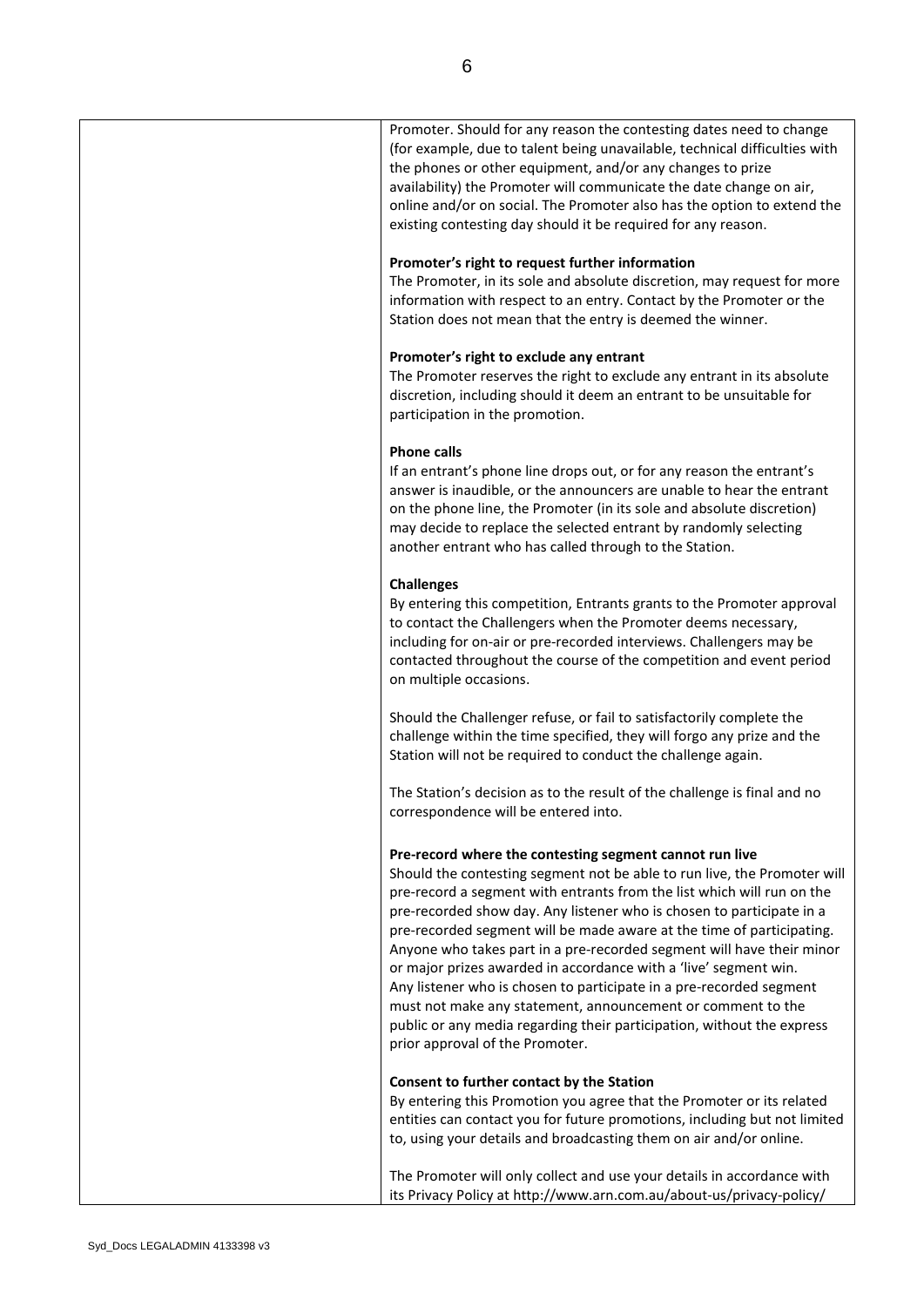| Filmed activities / challenges<br>The challengers must agree that they are willing for the activity to be<br>filmed, photographed or otherwise recorded and cooperate with all<br>steps to provide and/or obtain the necessary permits, approvals and<br>consents required and to sign any related agreement in relation to the<br>activity indicating that they have done so. The challengers acknowledge<br>that all filmed content including the rap battle will be owned by the<br>Promoter and that it may publish or broadcast the rap battle in its<br>absolute discretion, including after the Promotion is concluded. |
|--------------------------------------------------------------------------------------------------------------------------------------------------------------------------------------------------------------------------------------------------------------------------------------------------------------------------------------------------------------------------------------------------------------------------------------------------------------------------------------------------------------------------------------------------------------------------------------------------------------------------------|
| Consent to broadcast participation in contest<br>By entering this competition, Entrants grant to the Promoter a<br>perpetual, non-exclusive, royalty free licence to use their name, image,<br>voice, likeness, biographic information or any other material that<br>identifies them, including any photographic, visual or sound recordings<br>of the same (collectively, Recordings), for the purposes of conducting<br>the competition and for marketing and promotional purposes. This<br>licence includes any social media material published in accordance with<br>the Competition.                                      |
| Indemnity<br>Contestants indemnify the Promoter and its related entities against any<br>claim, action, proceeding, loss or expense arising out of any liability for<br>claims by a third party, or any claims they may have, caused by or in<br>connection with their participation in the Competition or the<br>acceptance of any prize. The Promoter has no ongoing liability to the<br>entrant or their nominated person, for any reason whatsoever.                                                                                                                                                                        |
| <b>Clues and Hints</b><br>The Promoter reserves the right to provide hints and clues prior to the<br>contesting segment. Clues may be given away, without limitation, via<br>television, websites, social networking sites and/or on the radio, at the<br>absolute discretion of the Promoter. Clues and hints may be also<br>provided to the contestant during the quiz. Clues and hints will be given<br>at the complete discretion of the Promoter who reserves the right to<br>award additional clues or hints but is under no obligation or expectation<br>to do so.                                                      |

**The Australian Radio Network General Terms and Conditions as published on the Station Website and available from the Stations reception on request subject to such variations may be provided for in this Schedule.**

## **AUSTRALIAN RADIO NETWORK**

# **General Terms and Conditions for Promotions & Competitions**

The following document covers all promotions and competitions run by this radio station both On-Air & Online. There are sometimes additional Terms and Conditions applicable to certain competitions, these competition specific Terms can be found in the link under the relevant competition section contained on this site.

### 1. **THIS DOCUMENT:**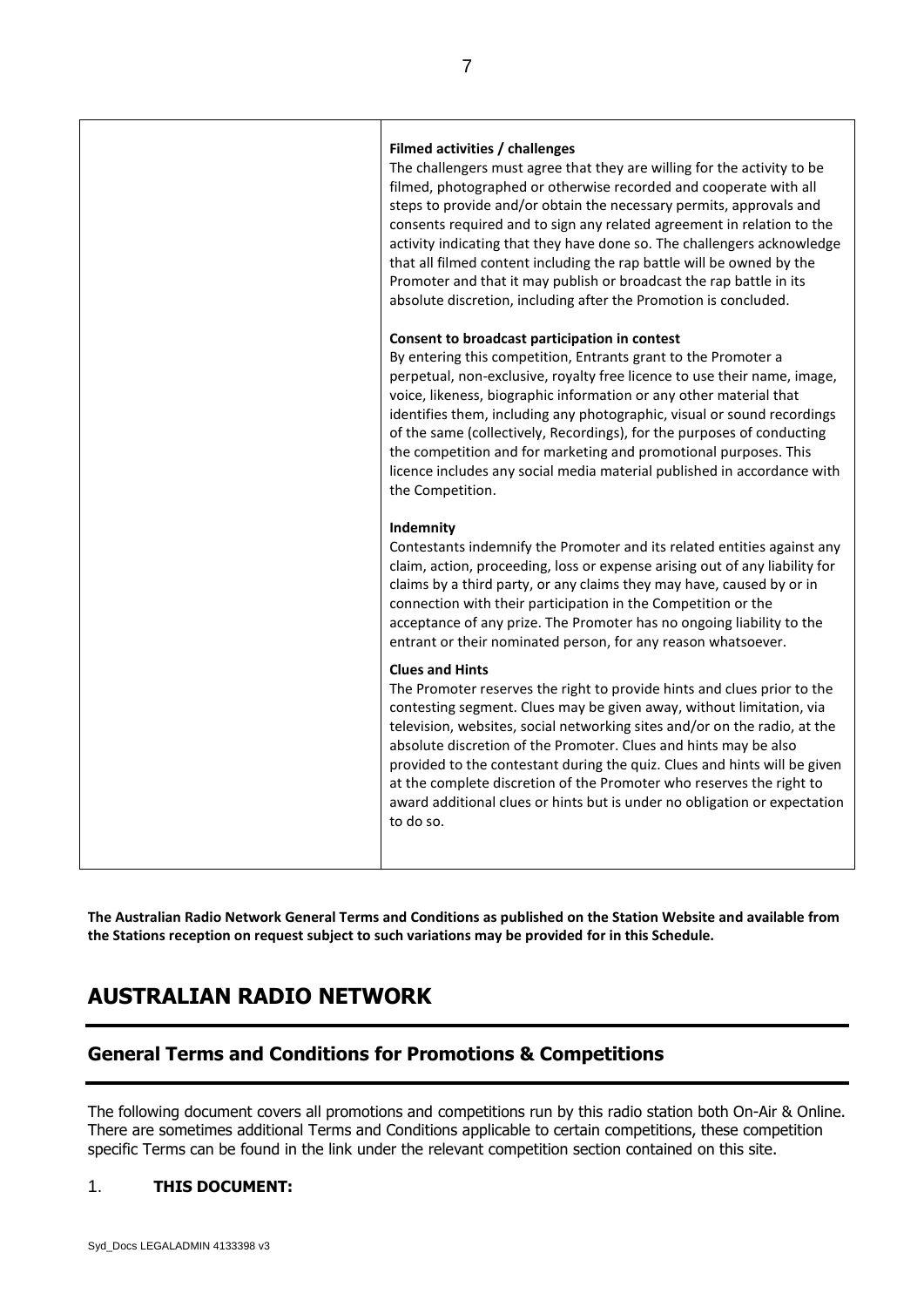- 1.1 The following General Terms & Conditions apply to all competitions, giveaways and promotions ("**Promotion/s**") run by this ("**Radio Station**").
- 1.2 In the event that a Competition Terms and Condition Schedule ("**Schedule**") has been published in respect of a Promotion then these General Terms and Conditions are subject to all terms and variations as are specified in the Schedule for the purposes of that Promotion.
- 1.3 The "**Promoter**" is the operating entity of the Radio Station unless otherwise specified in a Schedule for the Promotion.
- 1.4 These General Terms and Conditions and the terms and conditions of any applicable Schedule are collectively referred to as the "**Terms and Conditions**".

#### 2. **CONDITIONS OF ENTRY:**

2.1 By submitting an entry to a Promotion, the entrant acknowledges and agrees to be bound by the Terms and Conditions.

#### 3. **WHO MAY ENTER PROMOTIONS:**

- 3.1 Promotions are open to permanent residents in the State or Territory in which details of the Promotion are broadcast by the Radio Station unless otherwise specified in the Terms and Conditions.
- 3.2 Some Promotions will only be open to persons who are 18 years of age or older at the time of lodging their entry.
- 3.3 The Promoter may specify health, fitness or other requirements for entry if a Promotion requires any form of participation on the part of the entrant or other persons. Such requirements will be determined by the Promoter at its discretion with regard to the health and safety of all participants.
- 3.4 The Promoter may at its discretion withdraw or exclude any person from the Promotion or participation in any prize based on that person's health or medical history.
- 3.5 Unless otherwise stated in a Schedule for a Promotion, each entrant may only enter a Promotion once.
- 3.6 Entries can only be made in an individual's own name and in their own capacity and no entry can be made for or on behalf of any other person, venture or organisation.
- 3.7 Promotions are not open to:
	- (a) employees of, or contractors to, the Promoter or any of its agencies involved with the Promotion;
	- (b) the spouse, de facto spouse, parent, natural or adopted child, or sibling (whether natural or adopted by a parent) of such employees and contractors (whether or not they live in the same household);
	- (c) any person who is discovered to have used or attempted to use any more than one name in order to qualify to win any Promotion run by the Promoter except in the case of a legal change of name;
	- (d) any person where that person or anyone from the same family or household has won a prize or prizes from the Promoter on the radio station or on any station owned or controlled by the Australian Radio Network valued either individually or collectively at more than **\$500 in the 30 days** prior to the commencement of the Promotion, or **\$20,000 in the 6 months** prior to the commencement of the Promotion.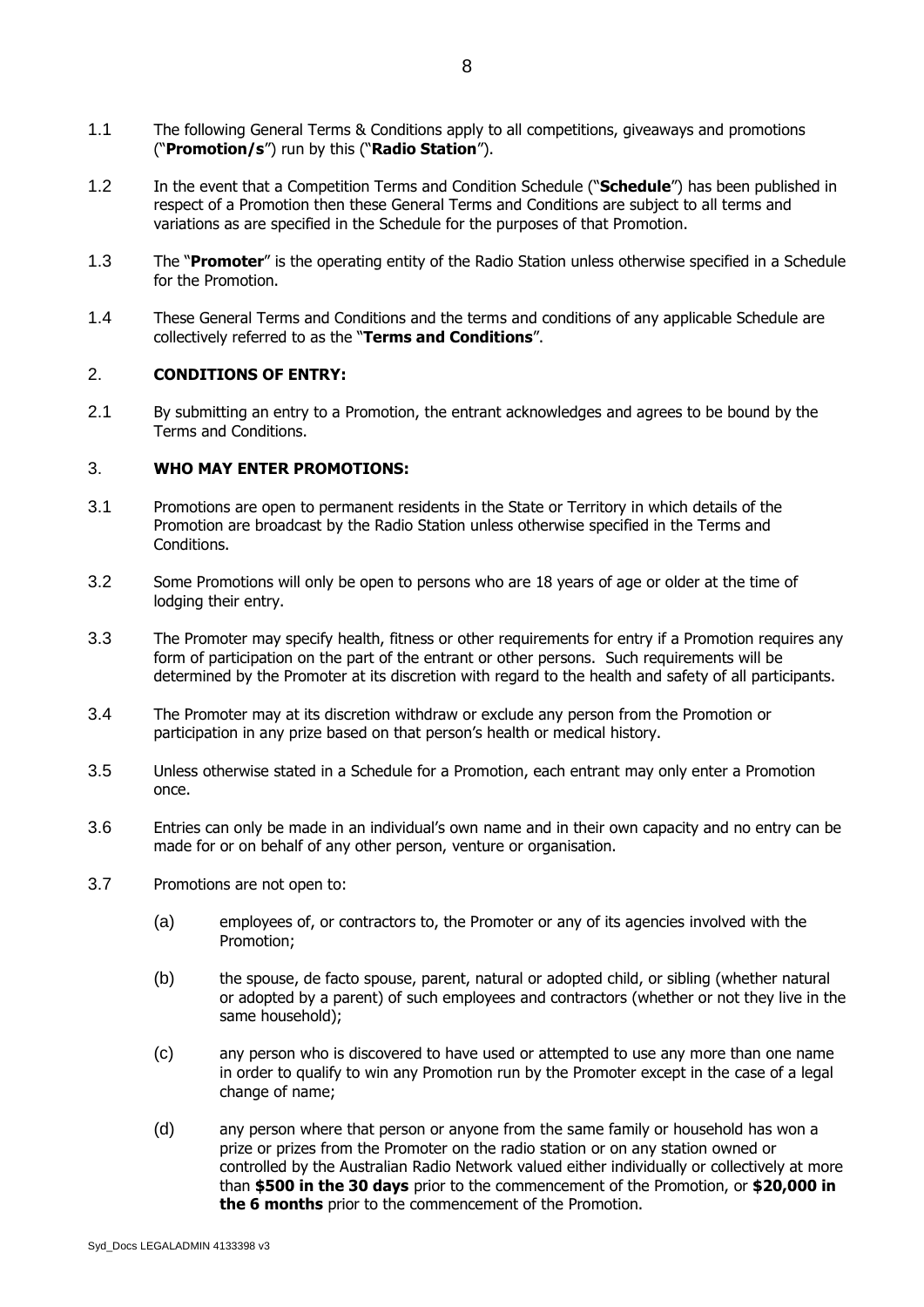- 3.8 Entrants must not have any prior criminal convictions, AVOs or Police records and the Promoter reserves the right to terminate their involvement with the Entrant if this sub-clause is found to be in breach at any time throughout the contesting period.
- 3.9 All contestants acknowledge and agree that the Promoter can rely on the Terms and Conditions and in particular, this Clause 3 even if the Promoter only learns of a person's ineligibility after the Promoter has or appears to have awarded the prize to the ineligible person. In those circumstances, the Promoter can require return of the prize or payment of its value to the Promoter.

#### 4. **ENTRY REQUIREMENTS:**

- 4.1 All entries must be lodged in accordance with the requirements of the Terms and Conditions for the specific Promotion.
- 4.2 The Promoter is entitled at its sole discretion to reject or disqualify any entry which it determines to be incomplete or ineligible or which in the sole opinion of the Promoter contains unlawful, defamatory, offensive or other material which if published or broadcast would place the business interests of the Promoter at risk or adversely effect the goodwill, name or reputation of the Promoter.
- 4.3 All entries in any form, whether written or delivered by email, telephone, SMS or otherwise are deemed received only upon actual receipt of a complete and eligible entry by the Promoter. In the case of online entries by way of website or other communication application, an entry will not be deemed received unless and until a complete and legible entry is received onto the Promoter database. The Promoter shall have no responsibility for the failure of any means of communication whether within the Promoter's control or otherwise.
- 4.4 Where entries are made by SMS, the maximum cost of each SMS is 55 cents (including GST). Participation will only be open to entries submitted from the Participant's own telephone and where such telephone allows caller ID, is SMS compatible and is connected via a service provider which allows the receipt of text and premier messaging.

#### 5. **PRIZES:**

- 5.1 All prizes will be awarded either:
	- (a) where a Schedule applies in respect of the Promotion, as provided for in that Schedule; or
	- (b) in other cases as is published by the Promoter in respect of the Promotion.
- 5.2 All prizes must be collected within 3 months of the date of notification of winners as provided for below. Subject to the regulatory requirements of the individual States or Territories, prizes not collected within 3 months will be forfeited and will be redistributed into the prize pool of the associated station and used for alternative contest giveaways. See clause 16 regarding Prize Claim and Delivery.
- 5.3 All prize items are valued based on recommended retail pricing inclusive of GST and the Promoter takes no responsibility for any variation in item values.
- 5.4 Any taxes which may be payable as a consequence of a winner receiving the prize are the sole responsibility of that winner.
- 5.5 Prizes are non-transferable and may not be redeemed for cash.
- 5.6 All "cash" prizes will be paid to by bank transfer to the winner's nominated bank account. Payments will only be made to the account owned by the winner. Alternatively, winners can request a cheque be drawn, payable to the winner only.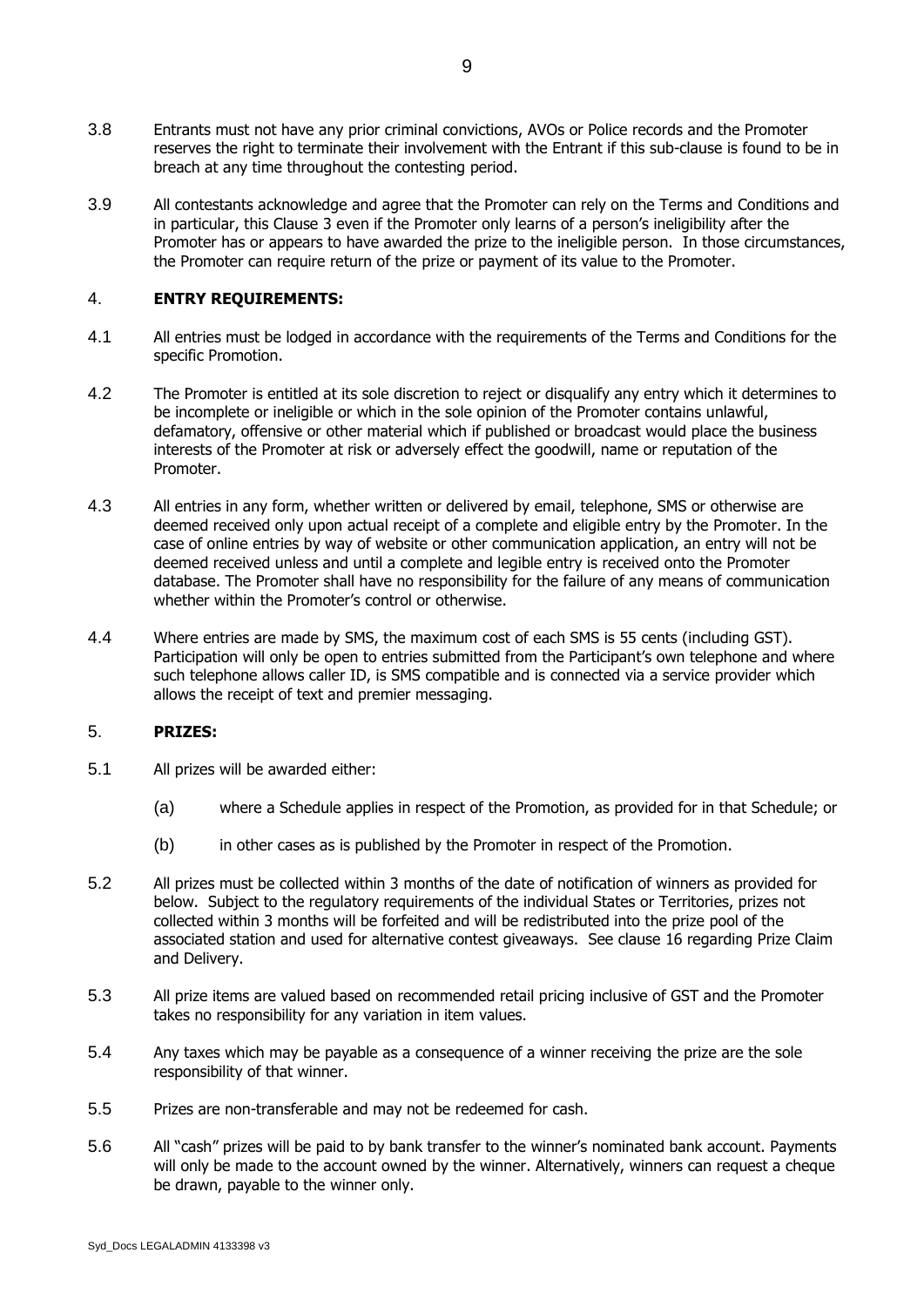- 5.7 If the specified prize becomes unavailable due to general unforeseen circumstances, the Promoter may substitute a prize of like or equal value, subject to state regulations.
- 5.8 If the specified prize becomes unavailable due to acts of terrorism or acts of god (IE earthquake or other natural disaster). The Promoter and its associated promotional partners will not be liable for replacement of any prize.
- 5.9 If a prize comprises tickets or attendance at any function or event, the Promoter accepts no responsibility or liability in respect of the function or event. Should the function or event be cancelled, postponed or otherwise varied, including but not limited to by the substitution of the promoted performers, then the Promoter has no responsibility to provide alternate or substitute tickets or to provide any cash equivalent in substitute for the tickets. The winner will in all respects be bound by and comply with the terms and conditions applicable to such event or performance including but not limited to the requirements for responsible service of alcohol and the right of the Promoter, the organiser of such a function or event or their respective contractors or representatives the right to refuse the winner and/or any guests of the winner entry or service.
- 5.10 Where a prize includes backstage or other opportunities to meet performers or celebrities, all such opportunities are at the discretion of the relevant artist or celebrity and their management and the Promoter will not be responsible or liable in the event that such meet and greet opportunities do not take place and no replacement tickets, cash substitute or other compensation will be payable in any form by the Promoter in these circumstances.
- 5.11 If a prize includes attending an event where alcohol is served, then a winner and any accompanying guests must be 18 years of age or over and must carry with them at all times during such event valid photographic identification and must provide such proof of age for inspection on request.
- 5.12 If a prize comprises vouchers, then all vouchers will be subject to the terms and conditions of the provider of the vouchers and the expiry date specified by the provider of the voucher.
- 5.13 Unless otherwise specified, the class of travel for a travel prize incorporating an airfare is economy class.
- 5.14 Any prize comprising accommodation will be for accommodation costs only and does not include additional charges (such as mini bar, in-room entertainment, dry cleaning, room service or other additional charges) unless additional room service or other related charges are expressly stated to be included in the Schedule for the Promotion.
- 5.15 All prizes awarded are for the benefit of the entrant only unless otherwise specified in a Schedule for the Promotion and are non-transferable. Prizes must be used within the applicable time frames and dates specified for the purposes of the Promotion and may be subject to availability and school holiday or peak season exclusions.
- 5.16 Where a prizes includes travel, it is the responsibility of the winner to take out appropriate travel and related insurance at their own cost.
- 5.17 If a prize includes overseas travel then unless otherwise specified in a Schedule for the Promotion, the prize will exclude applicable Government taxes and charges. It is the responsibility of the entrant to ensure they and any accompanying persons hold valid passports and comply with all legal and regulatory requirements for the travel component of any prize. All travel is at the entrant's own risk and the Promoter accepts no liability or responsibility whatsoever in respect of loss or injury caused during such travel. Failure for any reason to utilise a prize comprising travel within the specified dates will result in the forfeiture of the prize.
- 5.18 The Promoter may at its absolute discretion withdraw or exclude any person from the Promotion or participation in any prize if that person at any time behaves in a manner which in the opinion of the Promoter or the staff contractors or representatives of the operator of any event comprising a prize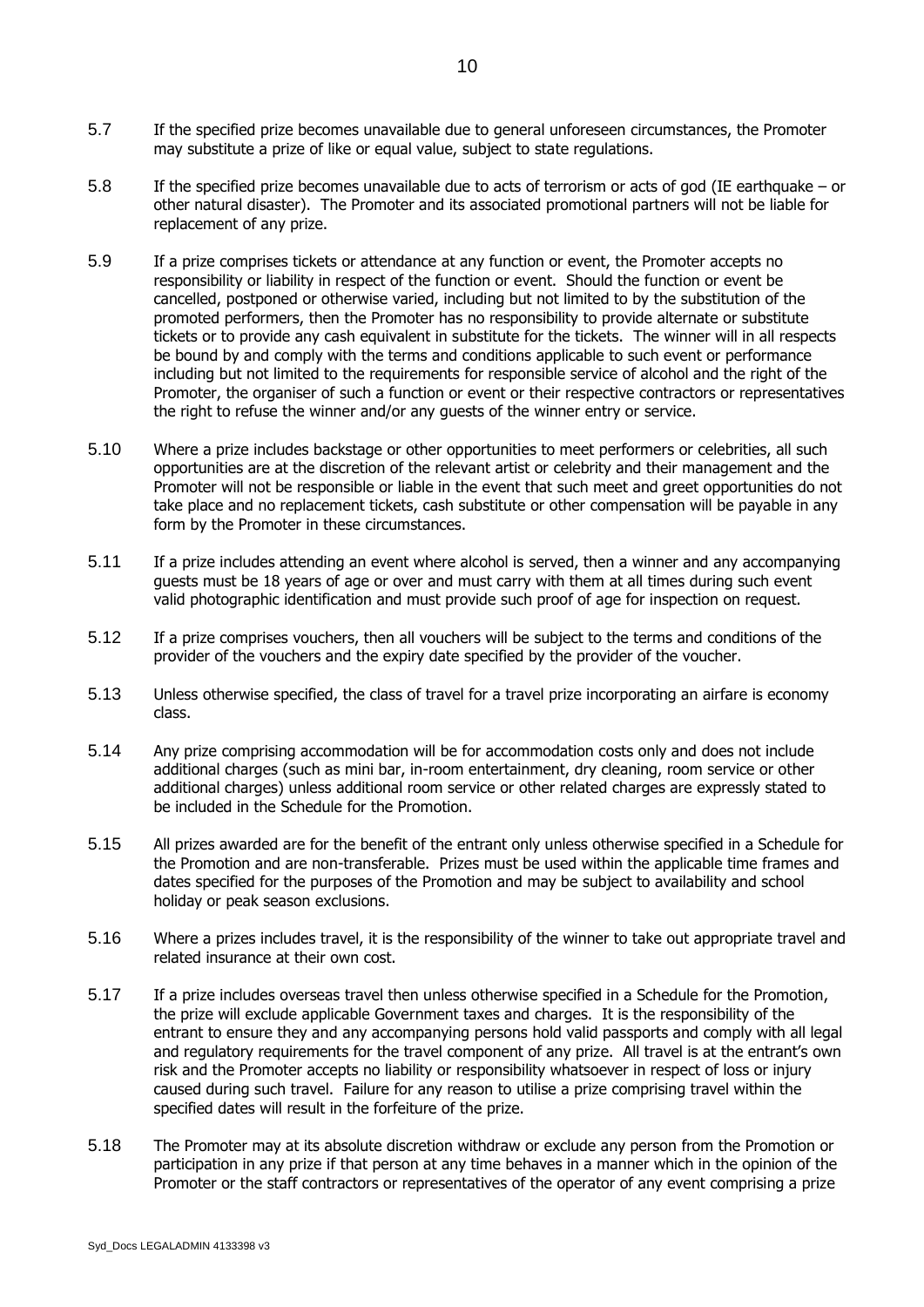in a Promotion is inappropriate or offensive or is or could be considered antisocial, dangerous or threatening or which may cause injury to themselves or any other person.

- 5.19 The decision of the Promoter will be final in determining the winner of each Promotion. This will include but not be limited to adjudicating on whether answers to quizzes are correct or otherwise and in the event of a tie or draw in a Promotion determining at its discretion which entrant shall be declared the winner.
- 5.20 If the Promoter becomes aware at any time, including after a winner has been announced, that an entrant has not complied with these Terms and Conditions or other terms and conditions of the Promotion, the entrant will have no entitlement to any prize and, as required by the Promoter, must return or repay the full value of any prize received.

#### 6. **PARTICIPATION IN ACTIVITIES AND PRIZES AND INDEMNITY:**

- <span id="page-10-0"></span>6.1 Any entrant or winner participating in any activity for the purposes of the Promotion or in respect of any prize agrees to fully release and indemnify to the maximum extent permissible by law, the Promoter and Australian Radio Network and their respective contractors, employees, directors and officers in respect of any claim for accident, injury, property damage, financial lossor loss of life in connection with the entrant or winner's participation in the Promotion or prize.
- 6.2 The indemnity granted by each entrant and winner to the Promoter and Australian Radio Network and their respective contractors, employees, directors and officers pursuant to Clause 6.1 includes in respect of any cost, loss, expense, damage or liability whether direct or indirect or consequential, (present or future), and any fine or penalty incurred by the entrant or winner.
- 6.3 In respect of any prize comprising travel or any other activity, the winner expressly acknowledges that undertaking such travel or activity is at the winners own risk and sole discretion and that the winner will make their own assessment of the risks and of their own suitability to participate in or to undertake such activity or travel.
- 6.4 Each entrant and winner may at the discretion of the Promoter be required to execute a Deed of Indemnity & Release prior to their participation in a Promotion or prize in a form determined by the Promoter. The Promoter may deem an entrant ineligible to participate in a Promotion or ineligible to win a prize if they fail to provide such release or indemnity on request.
- 6.5 Winner may substitute a proxy to take part on their behalf full details of proxy will need to be provided to the promoter prior to activity commencement. Such proxy to provide a release and indemnity in accordance with clause [6.1](#page-10-0) and otherwise to be bound by the Terms and Conditions of the Promotion.
- 6.6 Where an entrant or winner is under the age of 18, their parent or guardian will be required to sign the necessary indemnity and consent forms in order for the entrant to participate in the Promotion or prize.

#### 7. **PRIZE COLLECTION:**

- 7.1 Prizes must be claimed in person unless the winner is advised otherwise by the Promoter. The winner will be required to provide photographic identification for the purposes of collecting the prize. The collection of prizes is the sole responsibility of the winner.
- 7.2 For cash prizes, photographic identification must be provided in person at least 5 business days in advance of the intended pick up date to enable cheques to be drawn. Photographic identification will also be required when collecting the prize.
- 7.3 Lost cheques will only be reissued within 6 months of their original issue date and only once.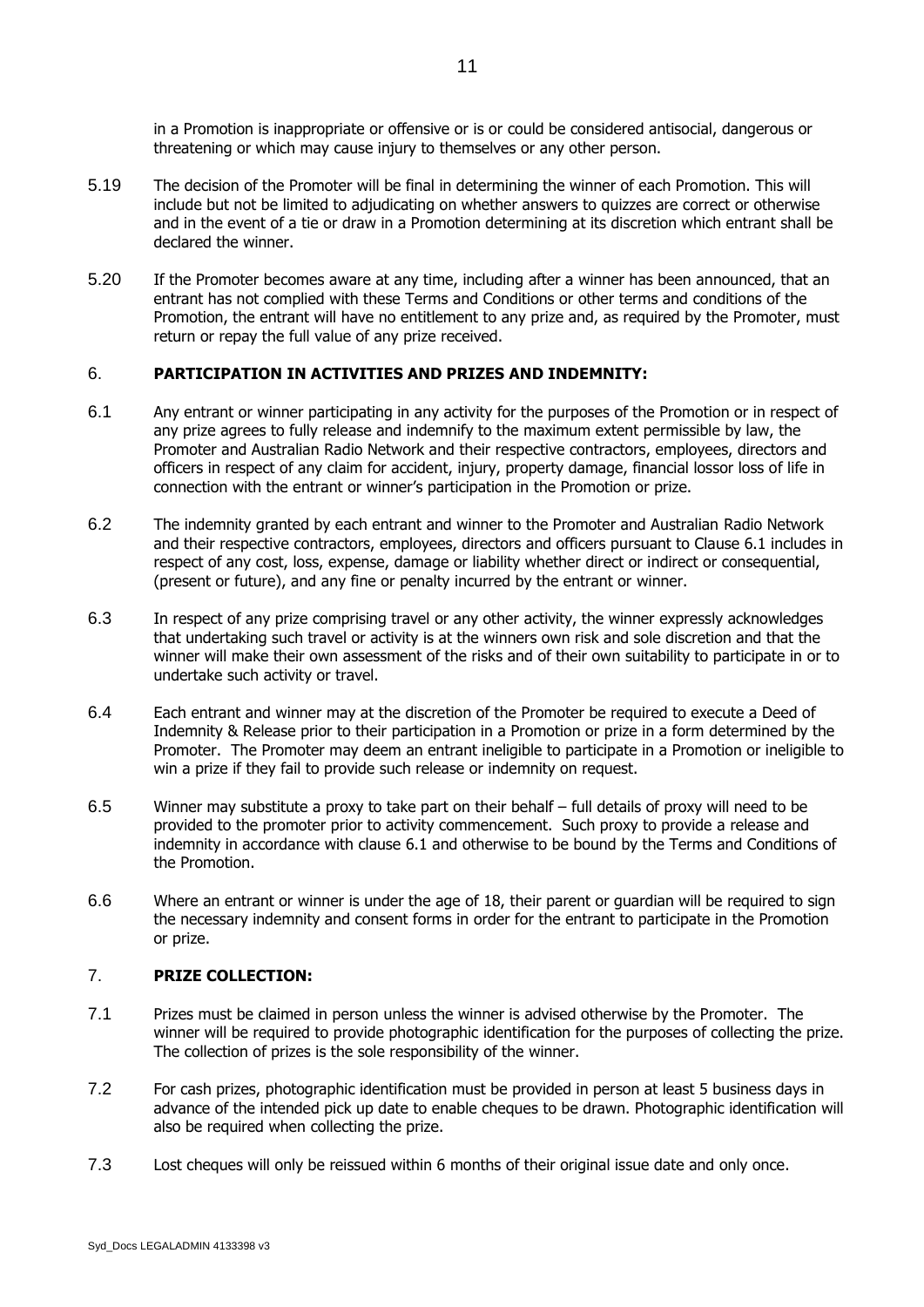- 7.4 A copy of the Terms and Conditions and/or a signed receipt and acknowledgement must be signed and endorsed by any winner to indicate his/her understanding and acceptance of these terms.
- 7.5 Prizes will only be awarded following winner validation and verification. The determination of the Promoter or such judges as are nominated by the Promoter are final and no correspondence will be entered into.
- 7.6 If a prize is mailed to an entrant by the Promoter the Promoter shall not be responsible for any replacement or compensation if the prize is lost or is delayed so that for example tickets arrive after their scheduled event. It is at the sole discretion of the Promoter whether or not to mail any prize.

#### 8. **PUBLICITY:**

- 8.1 Each entrant consents to the content of their entry and any telephone entries or other call with the Promoter being recorded, broadcast and published online by the Promoter without payment.
- 8.2 If an entrant submits a photograph as part of a Promotion the entrant consents and hereby grants to the Promoter all rights necessary for the Promoter to edit and publish on its website the photograph at the Promoter's discretion and for other publicity purposes associated with the promotion of the Radio Station. The entrant warrants to the Promoter that all parties shown in the photograph have provided their consent for the purposes of the Promotion and that the photograph is in fact a photograph of the entrant where this is a requirement of the Promotion.
- 8.3 Acceptance of a prize constitutes permission for the Promoter to use winner's name, suburb of residence, recording of winner's voice, photos and likeness and filming for advertising and promotional purposes by the Promoter for broadcast by radio and for use on line without compensation, unless otherwise prohibited by law. The winners name will NOT be used or listed in any other form of media without the explicit and written permission of the winner.

#### 9. **EXCLUSION OF LIABILITY:**

- 9.1 The Promoter takes no responsibility for the loss of prizes due to incorrect or imprecise delivery details provided by an entrant.
- 9.2 The Promoter makes no representations or warranties as to the quality, suitability or merchantability of any goods or services offered as prizes.
- 9.3 To the extent permitted by law, the Promoter is not liable for any loss suffered or sustained to personal property and including, but not limited to consequential (including economic) loss by reason of any act or omission, deliberate or negligent, by the Promoter, or its servants or agents, in connection with the arrangement for supply, or the supply, of any goods or services by any person to the prize winner(s) and, where applicable, to any persons accompanying the winners.
- 9.4 A winner (or his or her guests, parent or guardian as appropriate) may be required to sign and return any liability release provided by the Promoter and/or its contractors as a condition of the prize being awarded. Failure to return the signed releases and indemnities will result in the entitlement to the prize being forfeited and the selection of another winner.

#### 10. **OWNERSHIP OF ENTRIES:**

10.1 All entries (whether in written, audio or visual form, or a combination of those) become and remain the property of the Promoter (subject to the limits contained in the Privacy Statement).

#### 11. **DISQUALIFICATION:**

11.1 The Promoter is not responsible for lost, interrupted communications or unavailable network server or other connections, failed telephone, mid-delivery or computer transmissions or other errors of any kind, whether human, mechanical or electronic.